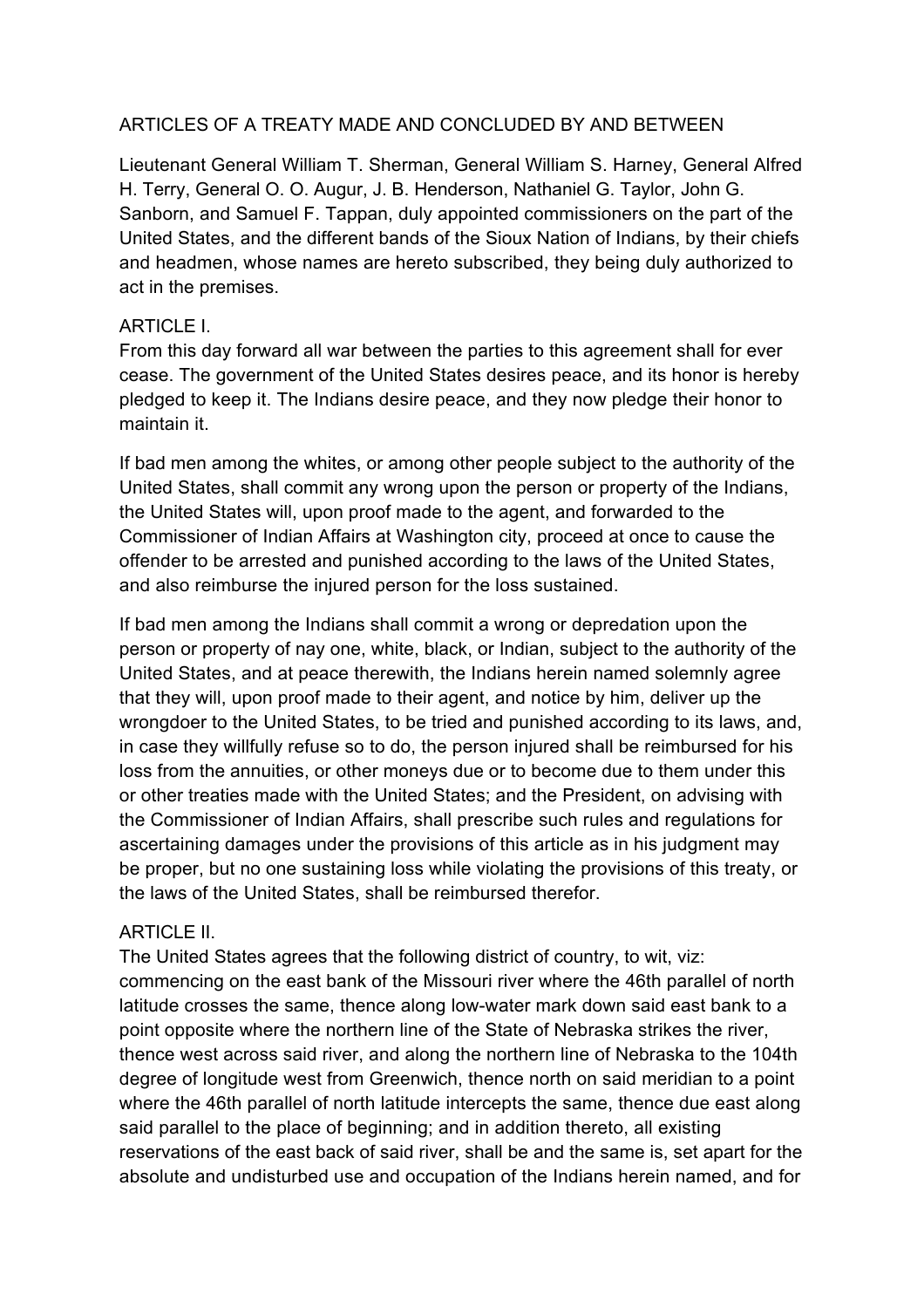such other friendly tribes or individual Indians as from time to time they may be willing, with the consent of the United States, to admit amongst them; and the United States now solemnly agrees that no persons, except those herein designated and authorized so to do, and except such officers, agents, and employees of the government as may be authorized to enter upon Indian reservations in discharge of duties enjoined by law, shall ever be permitted to pass over, settle upon, or reside in the territory described in this article, or in such territory as may be added to this reservation for the use of said Indians, and henceforth they will and do hereby relinquish all claims or right in and to any portion of the United States or Territories, except such as is embraced within the limits aforesaid, and except as hereinafter provided.

### ARTICLE III.

If it should appear from actual survey or other satisfactory examination of said tract of land that it contains less than 160 acres of tillable land for each person who, at the time, may be authorized to reside on it under the provisions of this treaty, and a very considerable number of such persons hsall be disposed to comence cultivating the soil as farmers, the United States agrees to set apart, for the use of said Indians, as herein provided, such additional quantity of arable land, adjoining to said reservation, or as near to the same as it can be obtained, as may be required to provide the necessary amount.

## ARTICLE IV.

The United States agrees, at its own proper expense, to construct, at some place on the Missouri river, near the centre of said reservation where timber and water may be convenient, the following buildings, to wit, a warehouse, a store-room for the use of the agent in storing goods belonging to the Indians, to cost not less than \$2,500; an agency building, for the residence of the agent, to cost not exceeding \$3,000; a residence for the physician, to cost not more than \$3,000; and five other buildings, for a carpenter, farmer, blacksmith, miller, and engineer-each to cost not exceeding \$2,000; also, a school-house, or mission building, so soon as a sufficient number of children can be induced by the agent to attend school, which shall not cost exceeding \$5,000.

The United States agrees further to cause to be erected on said reservation, near the other buildings herein authorized, a good steam circular saw-mill, with a gristmill and shingle machine attached to the same, to cost not exceeding \$8,000.

#### ARTICLE V.

The United States agrees that the agent for said Indians shall in the future make his home at the agency building; that he shall reside among them, and keep an office open at all times for the purpose of prompt and diligent inquiry into such matters of complaint by and against the Indians as may be presented for investigation under the provisions of their treaty stipulations, as also for the faithful discharge of other duties enjoined on him by law. In all cases of depredation on person or property he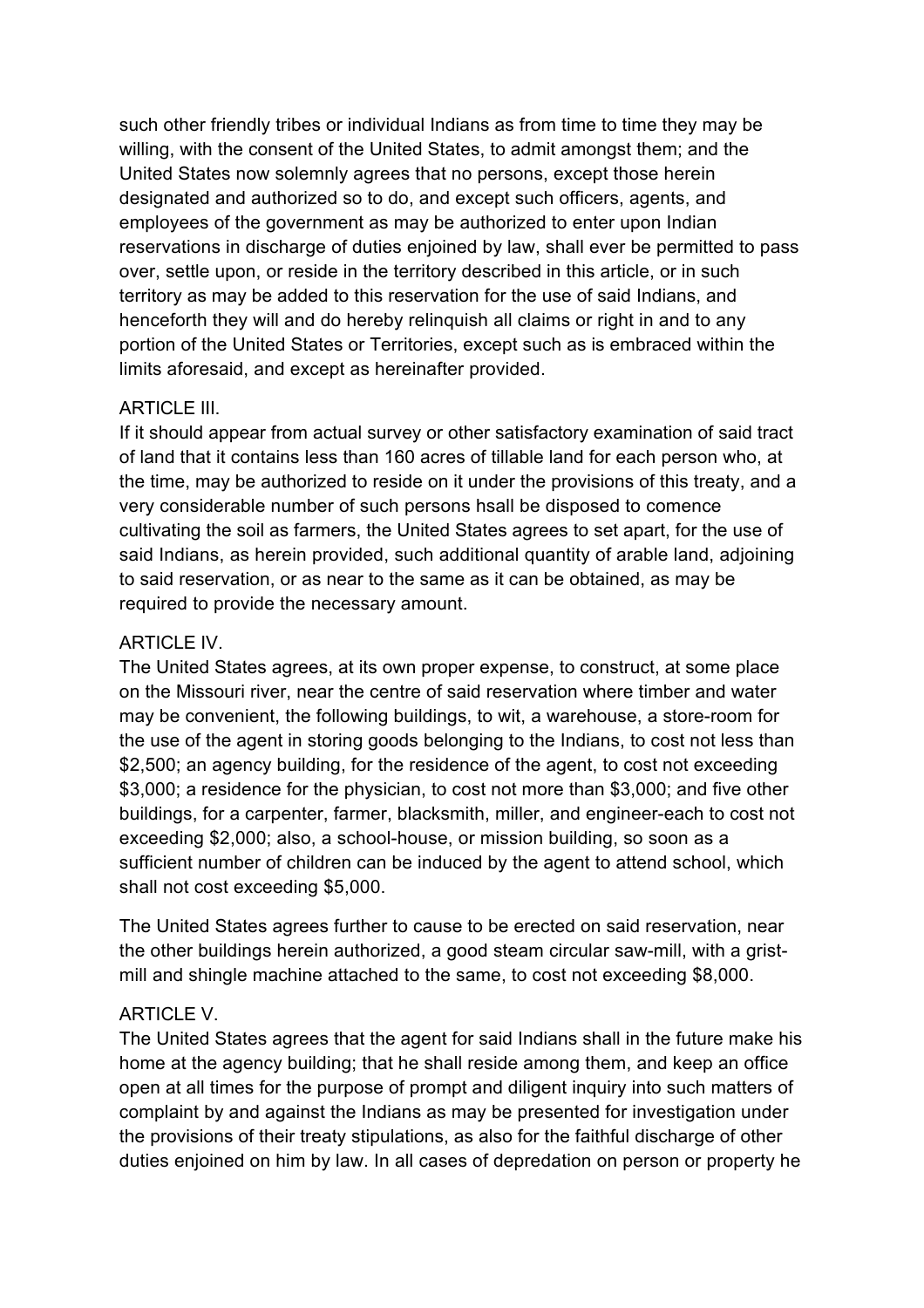shall cause the evidence to be taken in writing and forwarded, together with his findings, to the Commissioner of Indian Affairs, whose decision, subject to the revision of the Secretary of the Interior, shall be binding on the parties to this treaty.

#### ARTICLE VI.

If any individual belonging to said tribes of Indians, or legally incorporated with them, being the head of a family, shall desire to commence farming, he shall have the privilege to select, in the presence and with the assistance of the agent then in charge, a tract of land within said reservation, not exceeding three hundred and twenty acres in extent, which tract, when so selected, certified, and recorded in the "Land Book" as herein directed, shall cease to be held in common, but the same may be occupied and held in the exclusive possession of the person selecting it, and of his family, so long as he or they may continue to cultivate it.

Any person over eighteen years of age, not being the head of a family, may in like manner select and cause to be certified to him or her, for purposes of cultivation, a quantity of land, not exceeding eighty acres in extent, and thereupon be entitled to the exclusive possession of the same as above directed.

For each tract of land so selected a certificate, containing a description thereof and the name of the person selecting it, with a certificate endorsed thereon that the same has been recorded, shall be delivered to the party entitled to it, by the agent, after the same shall have been recorded by him in a book to be kept in his office, subject to inspection, which said book shall be known as the "Sioux Land Book."

The President may, at any time, order a survey of the reservation, and, when so surveyed, Congress shall provide for protecting the rights of said settlers in their improvements, and may fix the character of the title held by each. The United States may pass such laws on the subject of alienation and descent of property between the Indians and their descendants as may be thought proper. And it is further stipulated that any male Indians over eighteen years of age, of any band or tribe that is or shall hereafter become a party to this treaty, who now is or who shall hereafter become a resident or occupant of any reservation or territory not included in the tract of country designated and described in this treaty for the permanent home of the Indians, which is not mineral land, nor reserved by the United States for special purposes other than Indian occupation, and who shall have made improvements thereon of the value of two hundred dollars or more, and continuously occupied the same as a homestead for the term of three years, shall be entitled to receive from the United States a patent for one hundred and sixty acres of land including his said improvements, the same to be in the form of the legal subdivisions of the surveys of the public lands. Upon application in writing, sustained by the proof of two disinterested witnesses, made to the register of the local land office when the land sought to be entered is within a land district, and when the tract sought to be entered is not in any land district, then upon said application and proof being made to the Commissioner of the General Land Office,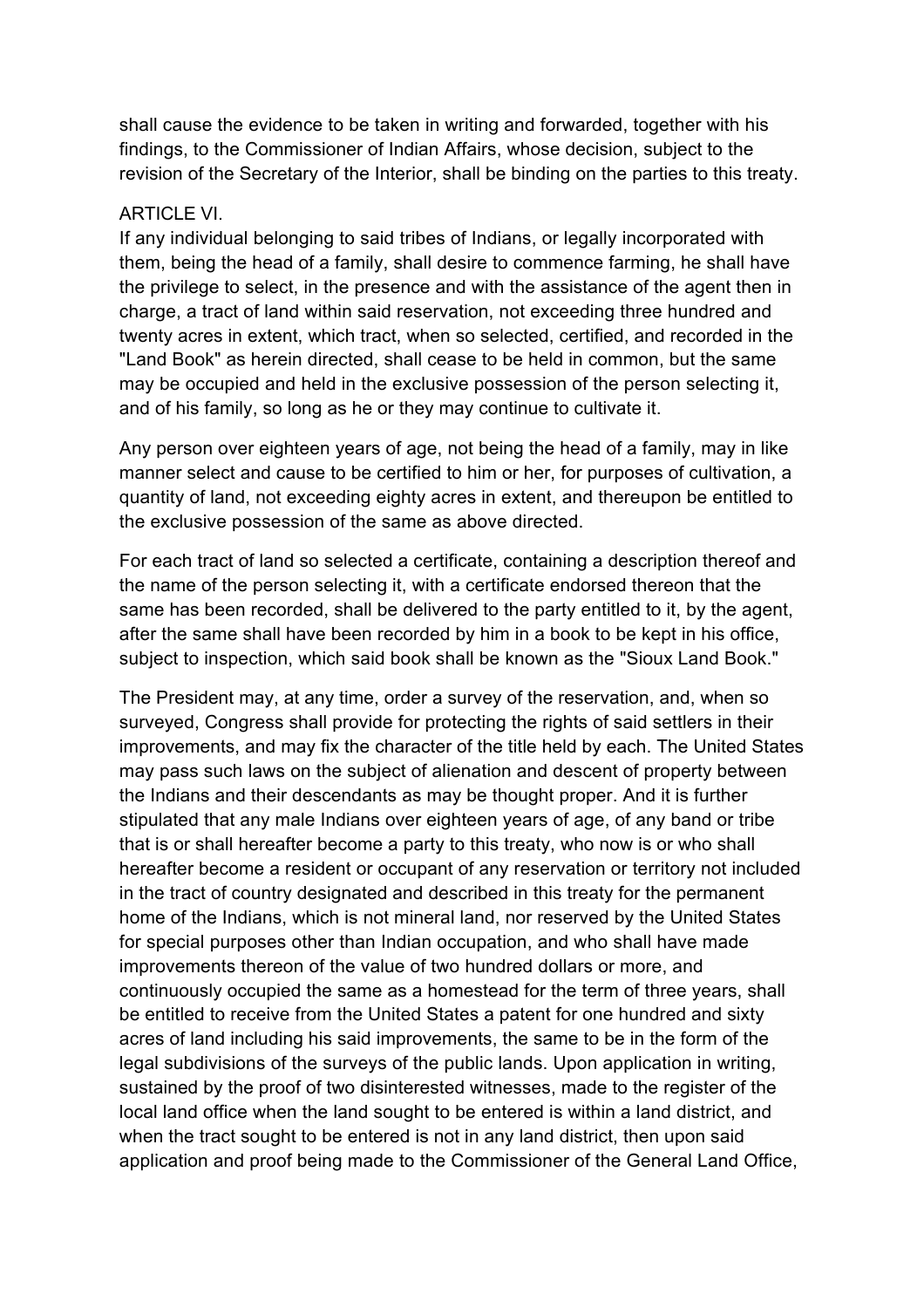and the right of such Indian or Indians to enter such tract or tracts of land shall accrue and be perfect from the date of his first improvements thereon, and shall continue as long as be continues his residence and improvements and no longer. And any Indian or Indians receiving a patent for land under the foregoing provisions shall thereby and from thenceforth become and be a citizen of the United States and be entitled to all the privileges and immunities of such citizens, and shall, at the same time, retain all his rights to benefits accruing to Indians under this treaty.

### ARTICLE VII.

In order to insure the civilization of the Indians entering into this treaty, the necessity of education is admitted, especially of such of them as are or may be settled on said agricultural reservations, and they, therefore, pledge themselves to compel their children, male and female, between the ages of six and sixteen years, to attend school, and it is hereby made the duty of the agent for said Indians to see that this stipulation is strictly complied with; and the United States agrees that for every thirty children between said ages, who can be induced or compelled to attend school, a house shall be provided, and a teacher competent to teach the elementary branches of an English education shall be furnished, who will reside among said Indians and faithfully discharge his or her duties as a teacher. The provisions of this article to continue for not less than twenty years.

## ARTICLE VIII.

When the head of a family or lodge shall have selected lands and received his certificate as above directed, and the agent shall be satisfied that he intends in good faith to commence cultivating the soil for a living, he shall be entitled to receive seeds and agricultural implements for the first year, not exceeding in value one hundred dollars, and for each succeeding year he shall continue to farm, for a period of three years more, he shall be entitled to receive seeds and implements as aforesaid, not exceeding in value twenty-five dollars. And it is further stipulated that such persons as commence farming shall receive instruction from the farmer herein provided for, and whenever more than one hundred persons shall enter upon the cultivation of the soil, a second blacksmith shall be provided, with such iron, steel, and other material as may be needed.

# **ARTICLE IX.**

At any time after ten years fro the making of this treaty, the United States shall have the privilege of withdrawing the physician, farmer, blacksmith, carpenter, engineer, and miller herein provided for, but in case of such withdrawal, an additional sum thereafter of ten thousand dollars per annum shall be devoted to the education of said Indians, and the Commissioner of Indian Affairs shall, upon careful inquiry into their condition, make such rules and regulations for the expenditure of said sums as will best promote the education and moral improvement of said tribes.

#### ARTICLE X.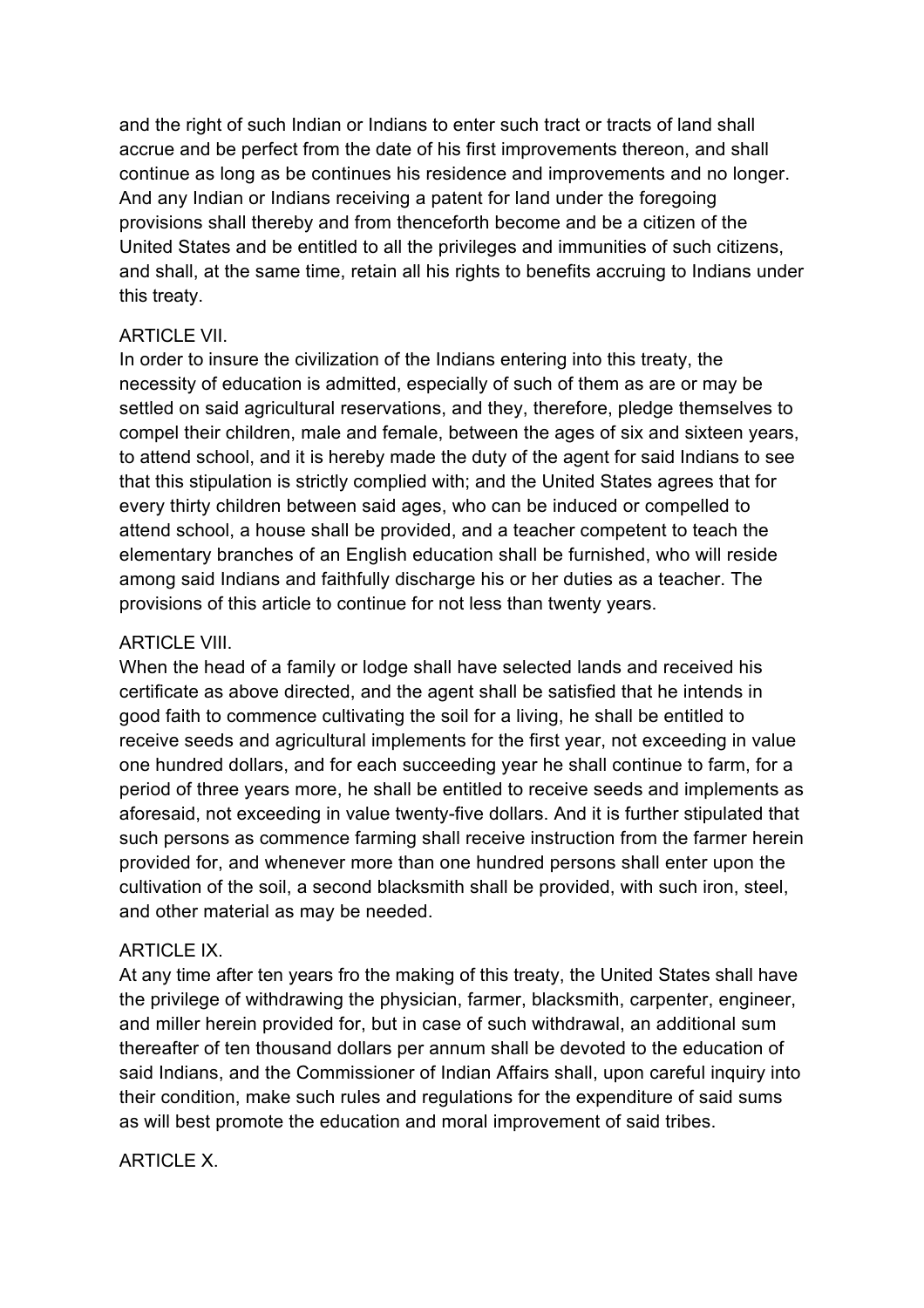In lieu of all sums of money or other annuities provided to be paid to the Indians herein named under any treaty or treaties heretofore made, the United States agrees to deliver at the agency house on the reservation herein named, on or before the first day of August of each year, for thirty years, the following articles, to wit:

For each male person over 14 years of age, a suit of good substantial woollen clothing, consisting of coat, pantaloons, flannel shirt, hat, and a pair of home-made socks.

For each female over 12 years of age, a flannel shirt, or the goods necessary to make it, a pair of woollen hose, 12 yards of calico, and 12 yards of cotton domestics.

For the boys and girls under the ages named, such flannel and cotton goods as may be needed to make each a suit as aforesaid, together with a pair of woollen hose for each.

And in order that the Commissioner of Indian Affairs may be able to estimate properly for the articles herein named, it shall be the duty of the agent each year to forward to him a full and exact census of the Indians, on which the estimate from year to year can be based.

And in addition to the clothing herein named, the sum of \$10 for each person entitled to the beneficial effects of this treaty shall be annually appropriated for a period of 30 years, while such persons roam and hunt, and \$20 for each person who engages in farming, to be used by the Secretary of the Interior in the purchase of such articles as from time to time the condition and necessities of the Indians may indicate to be proper. And if within the 30 years, at any time, it shall appear that the amount of money needed for clothing, under this article, can be appropriated to better uses for the Indians named herein, Congress may, by law, change the appropriation to other purposes, but in no event shall the amount of the appropriation be withdrawn or discontinued for the period named. And the President shall annually detail an officer of the army to be present and attest the delivery of all the goods herein named, to the Indians, and he shall inspect and report on the quantity and quality of the goods and the manner of their delivery. And it is hereby expressly stipulated that each Indian over the age of four years, who shall have removed to and settled permanently upon said reservation, one pound of meat and one pound of flour per day, provided the Indians cannot furnish their own subsistence at an earlier date. And it is further stipulated that the United States will furnish and deliver to each lodge of Indians or family of persons legally incorporated with the, who shall remove to the reservation herein described and commence farming, one good American cow, and one good well-broken pair of American oxen within 60 days after such lodge or family shall have so settled upon said reservation.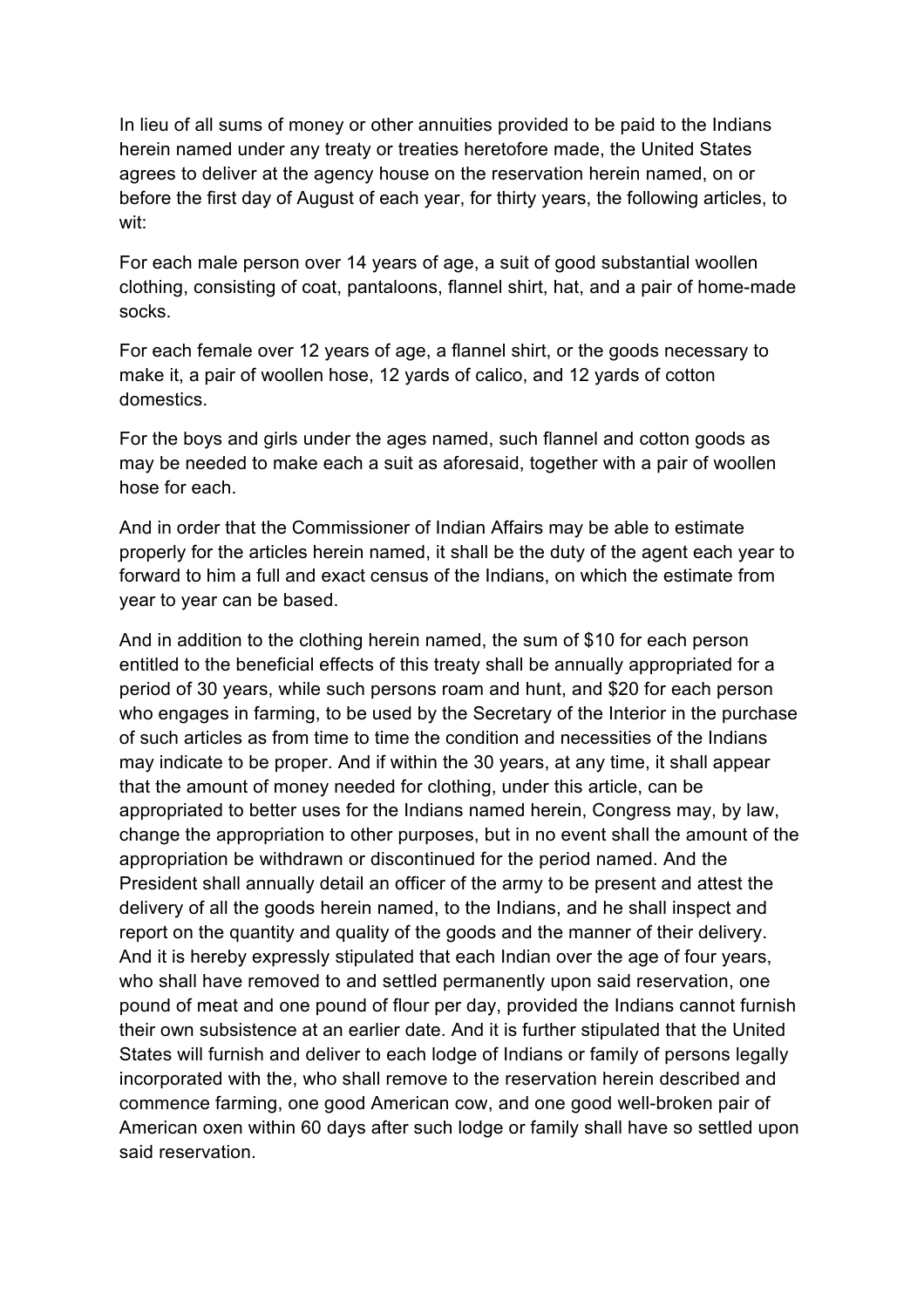### ARTICLE XI.

In consideration of the advantages and benefits conferred by this treaty and the many pledges of friendship by the United States, the tribes who are parties to this agreement hereby stipulate that they will relinquish all right to occupy permanently the territory outside

their reservations as herein defined, but yet reserve the right to hunt on any lands north of North Platte, and on the Republican Fork of the Smoky Hill river, so long as the buffalo may range thereon in such numbers as to justify the chase. And they, the said Indians, further expressly agree:

1st. That they will withdraw all opposition to the construction of the railroads now being built on the plains.

2d. That they will permit the peaceful construction of any railroad not passing over their reservation as herein defined.

3d. That they will not attack any persons at home, or travelling, nor molest or disturb any wagon trains, coaches, mules, or cattle belonging to the people of the United S

tates, or to persons friendly therewith.

4th. They will never capture, or carry off from the settlements, white women or children.

5th. They will never kill or scalp white men, nor attempt to do them harm.

6th. They withdraw all pretence of opposition to the construction of the railroad now being built along the Platte river and westward to the Pacific ocean, and they will not in future object to the construction of railroads, wagon roads, mail stations, or other works of utility or necessity, which may be ordered or permitted by the laws of the United States. But should such roads or other works be constructed on the lands of their reservation, the government will pay the tribe whatever amount of damage may be assessed by three disinterested commissioners to be appointed by the President for that purpose, one of the said commissioners to be a chief or headman of the tribe.

7th. They agree to withdraw all opposition to the military posts or roads now established south of the North Platte river, or that may be established, not in violation of treaties heretofore made or hereafter to be made with any of the Indian tribes.

# ARTICLE XII.

No treaty for the cession of any portion or part of the reservation herein described which may be held in common, shall be of any validity or force as against the said Indians unless executed and signed by at least three-fourths of all the adult male Indians occupying or interested in the same, and no cession by the tribe shall be understood or construed in such manner as to deprive, without his consent, any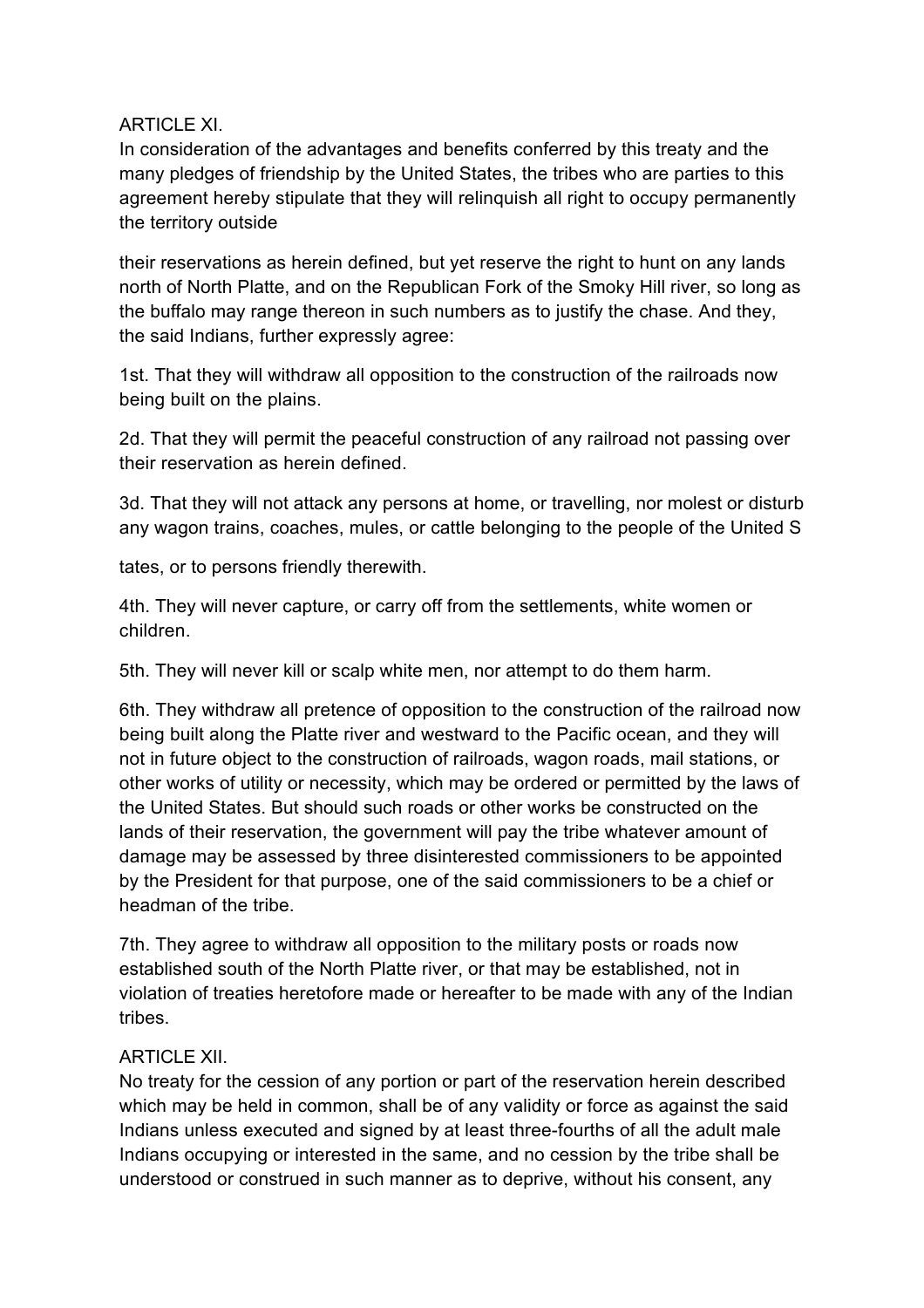individual member of the tribe of his rights to any tract of land selected by him as provided in Article VI of this treaty.

## ARTICLE XIII.

The United States hereby agrees to furnish annually to the Indians the physician, teachers, carpenter, miller, engineer, farmer, and blacksmiths, as herein contemplated, and that such appropriations shall be made from time to time, on the estimate of the Secretary of the Interior, as will be sufficient to employ such persons.

# ARTICLE XIV.

It is agreed that the sum of five hundred dollars annually for three years from date shall be expended in presents to the ten persons of said tribe who in the judgment of the agent may grow the most valuable crops for the respective year.

# ARTICLE XV.

The Indians herein named agree that when the agency house and other buildings shall be constructed on the reservation named, they will regard said reservation their permanent home, and they will make no permanent settlement elsewhere; but they shall have the right, subject to the conditions and modifications of this treaty, to hunt, as stipulated in Article XI hereof.

# ARTICLE XVI.

The United States hereby agrees and stipulates that the country north of the North Platte river and east of the summits of the Big Horn mountains shall be held and considered to be unceded. Indian territory, and also stipulates and agrees that no white person or persons shall be permitted to settle upon or occupy any portion of the same; or without the consent of the Indians, first had and obtained, to pass through the same; and it is further agreed by the United States, that within ninety days after the conclusion of peace with all the bands of the Sioux nation, the military posts now established in the territory in this article named shall be abandoned, and that the road leading to them and by them to the settlements in the Territory of Montana shall be closed.

# ARTICLE XVII.

It is hereby expressly understood and agreed by and between the respective parties to this treaty that the execution of this treaty and its ratification by the United States Senate shall have the effect, and shall be construed as abrogating and annulling all treaties and agreements heretofore entered into between the respective parties hereto, so far as such treaties and agreements obligate the United States to furnish and provide money, clothing, or other articles of property to such Indians and bands of Indians as become parties to this treaty, but no further.

In testimony of all which, we, the said commissioners, and we, the chiefs and headmen of the Brule band of the Sioux nation, have hereunto set our hands and seals at Fort Laramie, Dakota Territory, this twenty-ninth day of April, in the year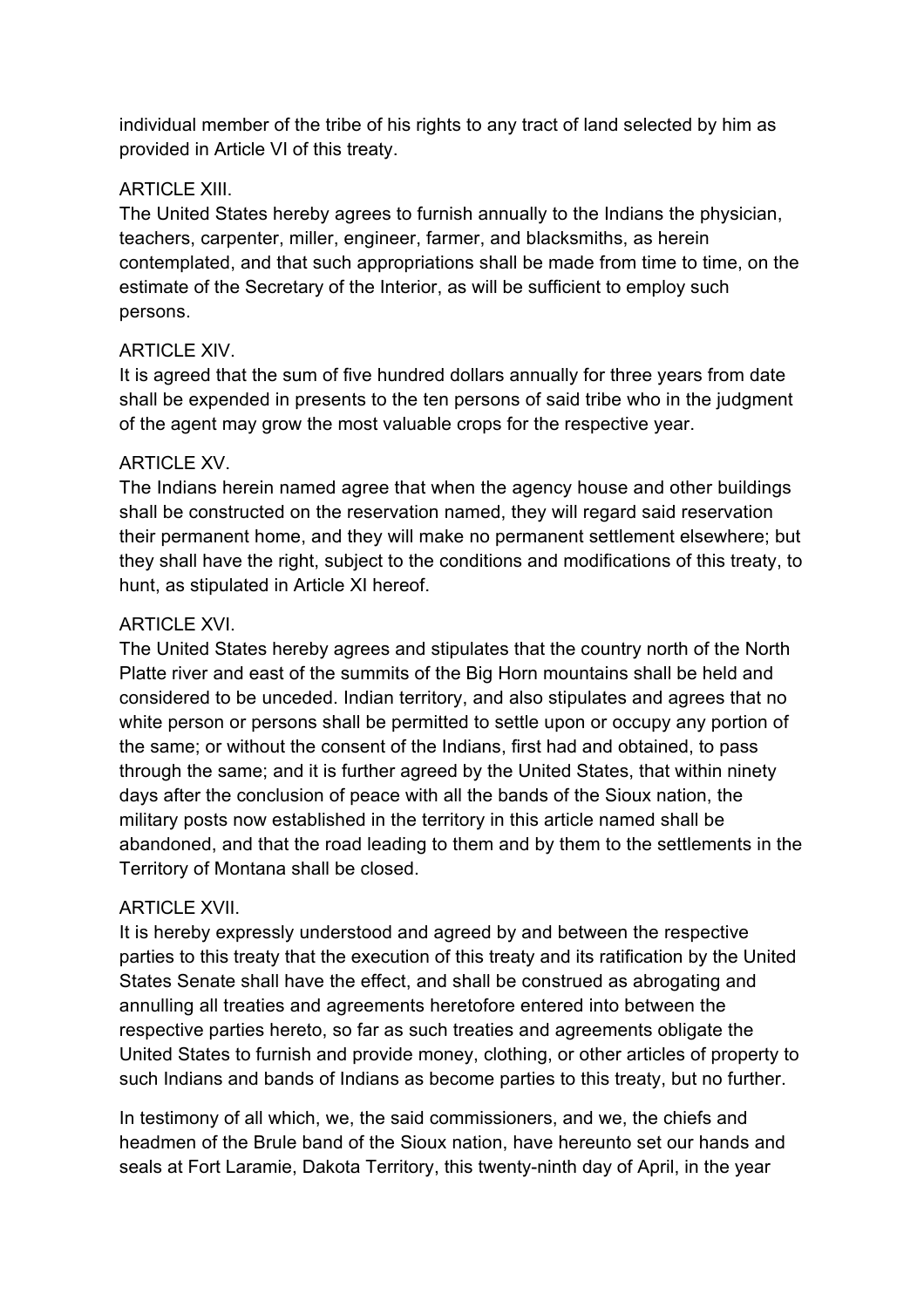one thousand eight hundred and sixty-eight.

N. G. TAYLOR, W. T. SHERMAN, Lieutenant General WM. S. HARNEY, Brevet Major General U.S.A. JOHN B. SANBORN, S. F. TAPPAN, C. C. AUGUR, Brevet Major General ALFRED H. TERRY, Brevet Major General U.S.A. Attest: A. S. H. WHITE, Secretary.

Executed on the part of the Brule band of Sioux by the chiefs and headman whose names are hereto annexed, they being thereunto duly authorized, at Fort Laramie, D. T., the twenty-ninth day of April, in the year A. D. 1868.

MA-ZA-PON-KASKA, his X mark, Iron Shell. WAH-PAT-SHAH, his X mark, Red Leaf. HAH-SAH-PAH, his X mark, Black Horn. ZIN-TAH-GAH-LAT-WAH, his X mark, Spotted Tail. ZIN-TAH-GKAH, his X mark, White Tail. ME-WAH-TAH-NE-HO-SKAH, his X mark, Tall Man. SHE-CHA-CHAT-KAH, his X mark, Bad Left Hand. NO-MAH-NO-PAH, his X mark, Two and Two. TAH-TONKA-SKAH, his X mark, White Bull. CON-RA-WASHTA, his X mark, Pretty Coon. HA-CAH-CAH-SHE-CHAH, his X mark, Bad Elk. WA-HA-KA-ZAH-ISH-TAH, his X mark, Eye Lance. MA-TO-HA-KE-TAH, his X mark, Bear that looks behind. BELLA-TONKA-TONKA, his X mark, Big Partisan. MAH-TO-HO-HONKA, his X mark, Swift Bear. TO-WIS-NE, his X mark, Cold Place. ISH-TAH-SKAH, his X mark, White Eye. MA-TA-LOO-ZAH, his X mark, Fast Bear. AS-HAH-HAH-NAH-SHE, his X mark, Standing Elk. CAN-TE-TE-KI-YA, his X mark, The Brave Heart. SHUNKA-SHATON, his X mark, Day Hawk. TATANKA-WAKON, his X mark, Sacred Bull. MAPIA SHATON, his X mark, Hawk Cloud.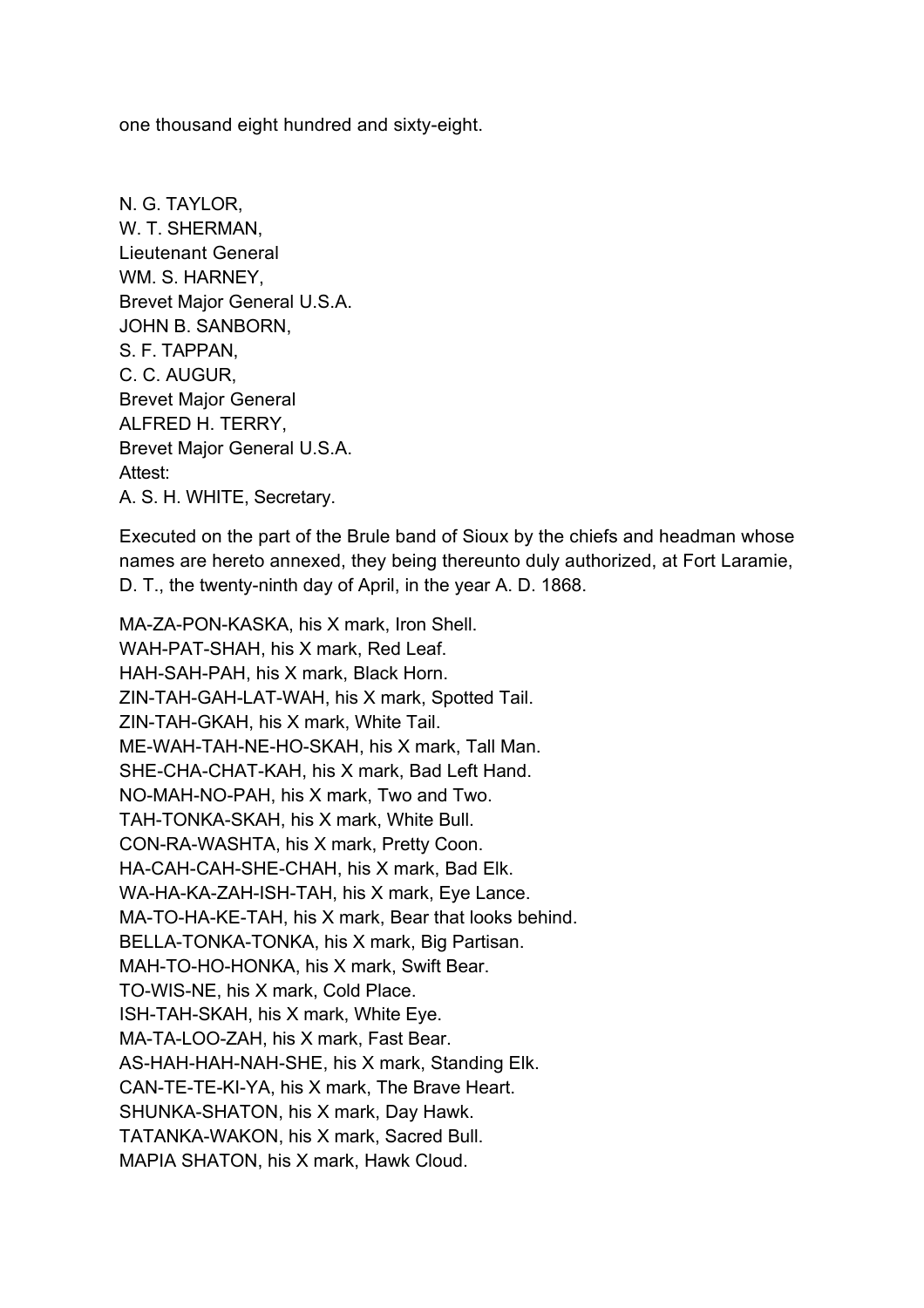MA-SHA-A-OW, his X mark, Stands and Comes. SHON-KA-TON-KA, his X mark, Big Dog. Attest: ASHTON S. H. WHITE, Secretary of Commission. GEORGE B. WITHS, Phonographer to Commission. GEO. H. HOLTZMAN. JOHN D. HOWLAND. JAMES C. O'CONNOR. CHAR. E. GUERN, Interpreter. LEON T. PALLARDY, Interpreter. NICHOLAS JANIS, Interpreter.

Executed on the part of the Ogallalla band of Sioux by the chiefs and headmen whose names are hereto subscribed, they being thereunto duly authorized, at Fort Laramie, the 25th day of May, in the year A. D. 1868.

TAH-SHUN-KA-CO-QUI-PAH, his mark, Man-afraid-of-his-horses. SHA-TON-SKAH, his X mark, White Hawk. SHA-TON-SAPAH, his X mark, Black Hawk. EGA-MON-TON-KA-SAPAH, his X mark, Black Tiger OH-WAH-SHE-CHA, his X mark, Bad Wound. PAH-GEE, his X mark, Grass. WAH-NON SAH-CHE-GEH, his X mark, Ghost Heart. COMECH, his X mark, Crow. OH-HE-TE-KAH, his X mark, The Brave. TAH-TON-KAH-HE-YO-TA-KAH, his X mark, Sitting Bull. SHON-KA-OH-WAH-MEN-YE, his X mark, Whirlwind Dog. HA-KAH-KAH-TAH-MIECH, his X mark, Poor Elk. WAM-BU-LEE-WAH-KON, his X mark, Medicine Eagle. CHON-GAH-MA-HE-TO-HANS-KA, his X mark, High Wolf. WAH-SECHUN-TA-SHUN-KAH, his X mark, American Horse. MAH-KAH-MAH-HA-MAK-NEAR, his X mark, Man that walks under the ground. MAH-TO-TOW-PAH, his X mark, Four Bears. MA-TO-WEE-SHA-KTA, his X mark, One that kills the bear. OH-TAH-KEE-TOKA-WEE-CHAKTA, his X mark, One that kills in a hard place. TAH-TON-KAH-TA-MIECH, his X mark, The Poor Bull. OH-HUNS-EE-GA-NON-SKEN, his X mark, Mad Shade. SHAH-TON-OH-NAH-OM-MINNE-NE-OH-MINNE, his X mark, Whirling hawk. MAH-TO-CHUN-KA-OH, his X mark, Bear's Back. CHE-TON-WEE-KOH, his X mark, Fool Hawk. WAH-HOH-KE-ZA-AH-HAH, his X mark, EH-TON-KAH, his X mark, Big Mouth. MA-PAH-CHE-TAH, his X mark, Bad Hand. WAH-KE-YUN-SHAH, his X mark, Red Thunder. WAK-SAH, his X mark, One that Cuts Off.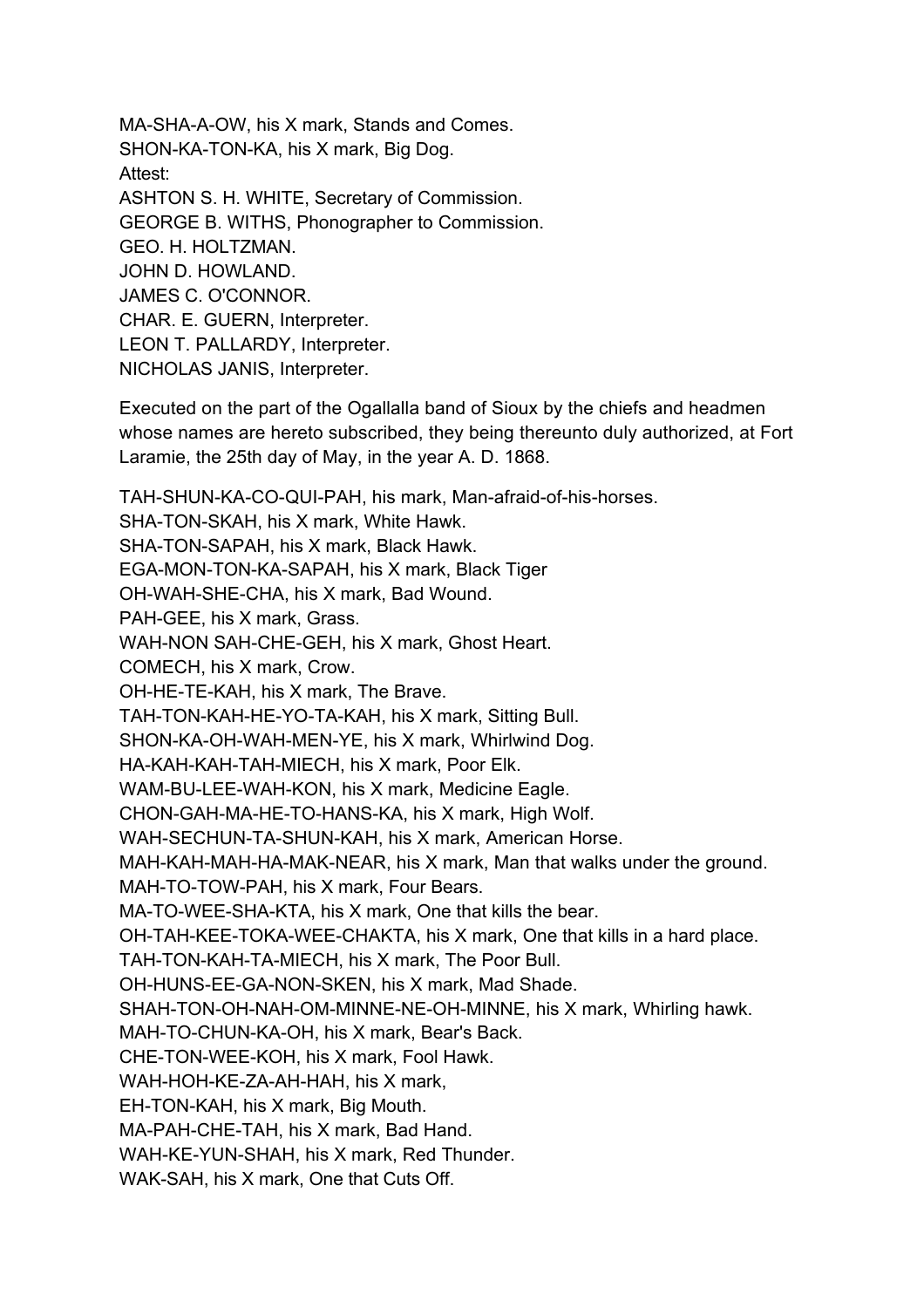CHAH-NOM-QUI-YAH, his X mark, One that Presents the Pipe. WAH-KE-KE-YAN-PUH-TAH, his X mark, Fire Thunder. MAH-TO-NONK-PAH-ZE, his X mark, Bear with Yellow Ears. CON-REE-TEH-KA, his X mark, The Little Crow. HE-HUP-PAH-TOH, his X mark, The Blue War Club. SHON-KEE-TOH, his X mark, The Blue Horse. WAM-BALLA-OH-CONQUO, his X mark, Quick Eagle. TA-TONKA-SUPPA, his X mark, Black Bull. MOH-TOH-HA-SHE-NA, his X mark, The Bear Hide. Attest: S. E. WARD. JAS. C. O'CONNOR. J. M. SHERWOOD. W. C. SLICER. SAM DEON. H. M. MATHEWS. JOSEPH BISS NICHOLAS JANIS, Interpreter. LEFROY JOTT, Interpreter. ANTOINE JANIS, Interpreter.

Executed on the part of the Minneconjou band of Sioux by the chiefs and headmen whose names are hereunto subscribed, they being thereunto duly authorized.

HEH-WON-GE-CHAT, his X mark, One Horn. OH-PON-AH-TAH-E-MANNE, his X mark, The Elk that Bellows Walking. HEH-HO-LAH-ZEH-CHA-SKAH, his X mark, Young White Bull. WAH-CHAH-CHUM-KAH-COH-KEEPAH, his X mark, One that is Afraid of Shield. HE-HON-NE-SHAKTA, his X mark, The Old Owl. MOC-PE-A-TOH, his X mark, Blue Cloud. OH-PONG-GE-LE-SKAH, his X mark, Spotted Elk. TAH-TONK-KA-HON-KE-SCHUE, his X mark, Slow bull. SHONK-A-NEE-SHAH-SHAH-ATAH-PE, his X mark, The Dog Chief. MA-TO-TAH-TA-TONK-KA, his X mark, Bull Bear. WOM-BEH-LE-TON-KAH, his X mark, The Big Eagle. MATOH, EH-SCHNE-LAH, his X mark, The Lone Bear. MA-TOH-OH-HE-TO-KEH, his X mark, The Brave Bear. EH-CHE-MA-KEH, his X mark, The Runner. TI-KI-YA, his X mark, The Hard. HE-MA-ZA, his X mark, Iron Horn. Attest: JAS. C O'CONNOR, WM. D. BROWN, NICHOLAS JANIS, ANTOINE JANIS,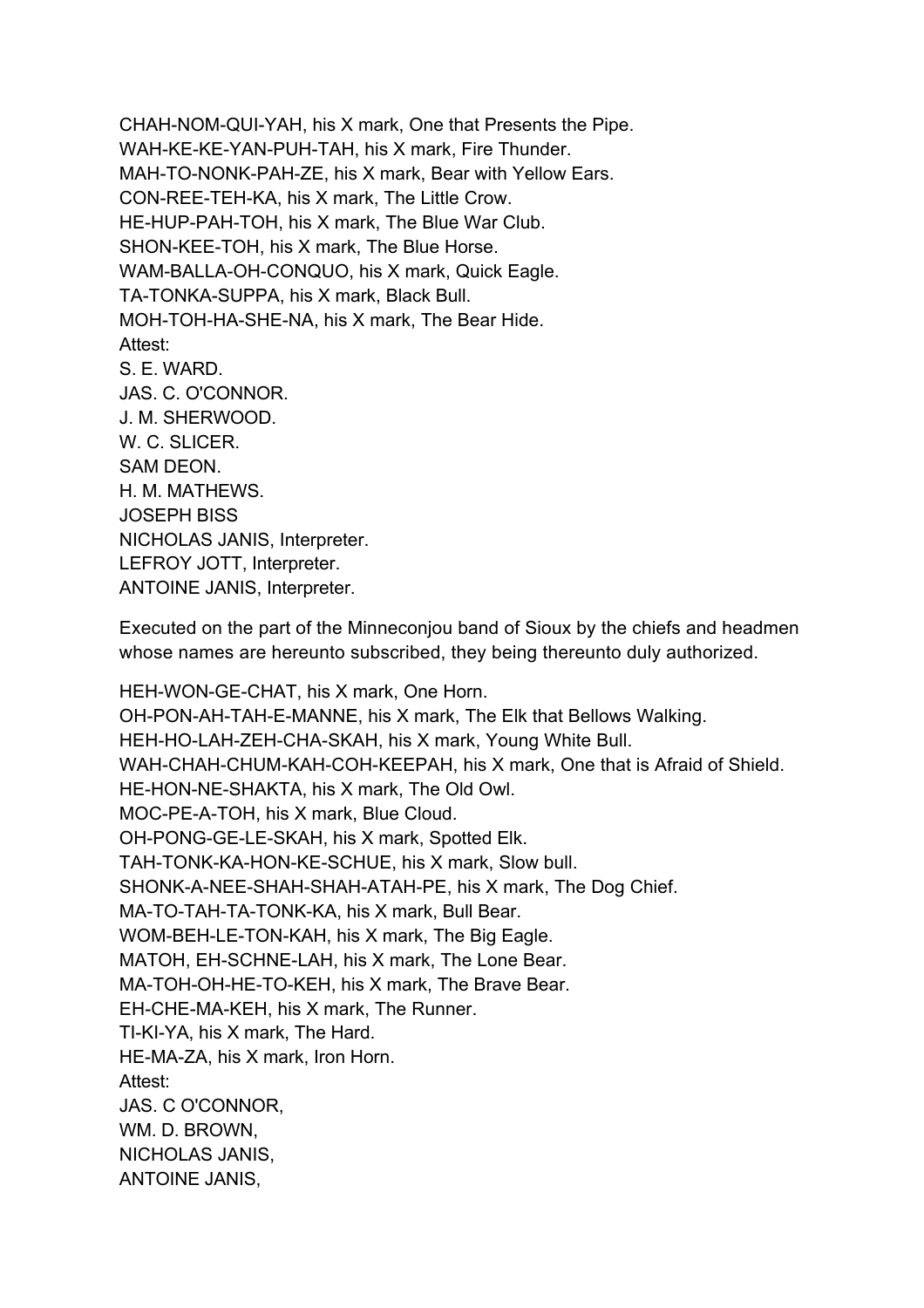Interpreters.

Executed on the part of the Yanctonais band of Sioux by the chiefs and headmen whose names are hereto subscribed, they being thereunto duly authorized:

MAH-TO-NON-PAH, his X mark, Two Bears. MA-TO-HNA-SKIN-YA, his X mark, Mad Bear. HE-O-PU-ZA, his X mark, Louzy. AH-KE-CHE-TAH-CHE-KA-DAN, his X mark, Little Soldier. MAH-TO-E-TAN-CHAN, his X mark, Chief Bear. CU-WI-TO-WIA, his X mark, Rotten Stomach. SKUN-KA-WE-TKO, his X mark, Fool Dog. ISH-TA-SAP-PAH, his X mark, Black Eye. IH-TAN-CHAN, his X mark, The Chief. I-A-WI-CA-KA, his X mark, The One who Tells the Truth. AH-KE-CHE-TAH, his X mark, The Soldier. TA-SHI-NA-GI, his X mark, Yellow Robe. NAH-PE-TON-KA, his X mark, Big Hand. CHAN-TEE-WE-KTO, his X mark, Fool Heart. HOH-GAN-SAH-PA, his X mark, Black Catfish. MAH-TO-WAH-KAN, his X mark, Medicine Bear. SHUN-KA-KAN-SHA, his X mark, Red Horse. WAN-RODE, his X mark, The Eagle. CAN-HPI-SA-PA, his X mark, Black Tomahawk. WAR-HE-LE-RE, his X mark, Yellow Eagle. CHA-TON-CHE-CA, his X mark, Small Hawk, or Long Fare. SHU-GER-MON-E-TOO-HA-SKA, his X mark, Fall Wolf. MA-TO-U-TAH-KAH, his X mark, Sitting Bear. HI-HA-CAH-GE-NA-SKENE, his X mark, Mad Elk. Arapahoes. LITTLE CHIEF, his X mark. TALL BEAR, his X mark. TOP MAN, his X mark. NEVA, his X mark. THE WOUNDED BEAR, his X mark. WHIRLWIND, his X mark. THE FOX, his X mark. THE DOG BIG MOUTH, his X mark. SPOTTED WOLF, his X mark. SORREL HORSE, his X mark. BLACK COAL, his X mark. BIG WOLF, his X mark. KNOCK-KNEE, his X mark. BLACK CROW, his X mark. THE LONE OLD MAN, his X mark.